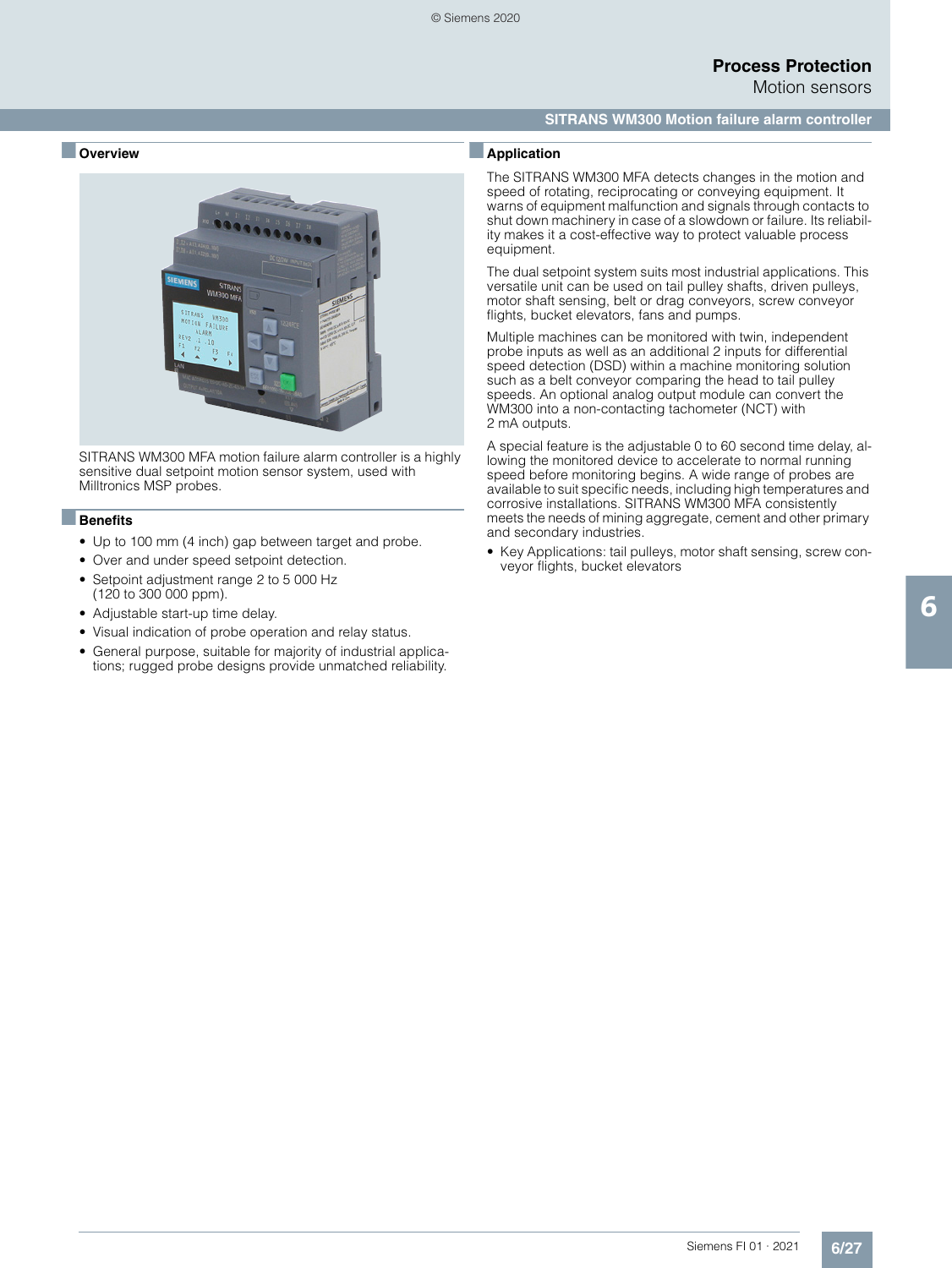Motion sensors

#### **SITRANS WM300 Motion failure alarm controller**

#### ■**Design**

6



- Convenient mounting flange and locknut for fast **•** installation and setup
- Temperature rating: -40 ... +60 °C (-40 ... +140 °F) **•**
- **•** Enclosure rating: Type/NEMA 4X, 6, IP67

#### **Standard Milltronics MSP-7**

- **•** Heavy-duty general purpose motion probe for direct connection to WM300 MFA
- **•** Long lasting aluminum body
- **•** Convenient mounting flange and locknut for fast installation and setup
- **•** Temperature rating: -40 ... +60 °C (-40 ... +140 °F)
- **•** Enclosure rating: Type/NEMA 4X, 6, IP67
- **•** NPN, open collector output
- **•** 24 V DC power supply

#### **Milltronics XPP-5**



- CSA hazardous approval (Class I, Div. 1, **•** Groups A, B, C, D; Class II Div. 1,
- Groups E, F, G; Class III)
- Aluminum body that is fully potted **•**
- Convenient mounting flange and locknut **•**
- 3/4" NPT male hub connection **• •** Operating temperature from -40 ... 60 °C
- (-40 ... 140 °F)
- Enclosure rating: Type/NEMA 4X,6, IP67 **•**

Milltronics motion probes



- Cast aluminum probe with convenient mounting **•** flange and locknut
- 1.5 m (5 ft) of high temperature PTFE cable **•** provided. Up to 30 m (100 ft) may be used.
- **•** Enclosure rating: Type/NEMA 4X, 6, IP67
- **Stainless high temperature Milltronics MSP-9**



- Heavy-duty, high temperature 304 stainless steel **•** probe
- Special construction allows operation of probe in environment from -50 ... 260 °C (500 °F) **•**
- 1.5 m (5 ft) special high temperature PTFE cable **•** provided. Up to 30 m (100 ft) may be used. **•** Enclosure rating: Type/NEMA 4X, 6, IP67

## **Milltronics RMA (Remote Mounted Amplifier)**

- Available for internal mounted IMA in probe, or **•** without and converting older existing applications
- into 3-wire NPN signals for use with WM300 MFA **•** DIN rail mount
- Operating temp. from -40 ... +60 °C (-40 ... +140 °F) **•**

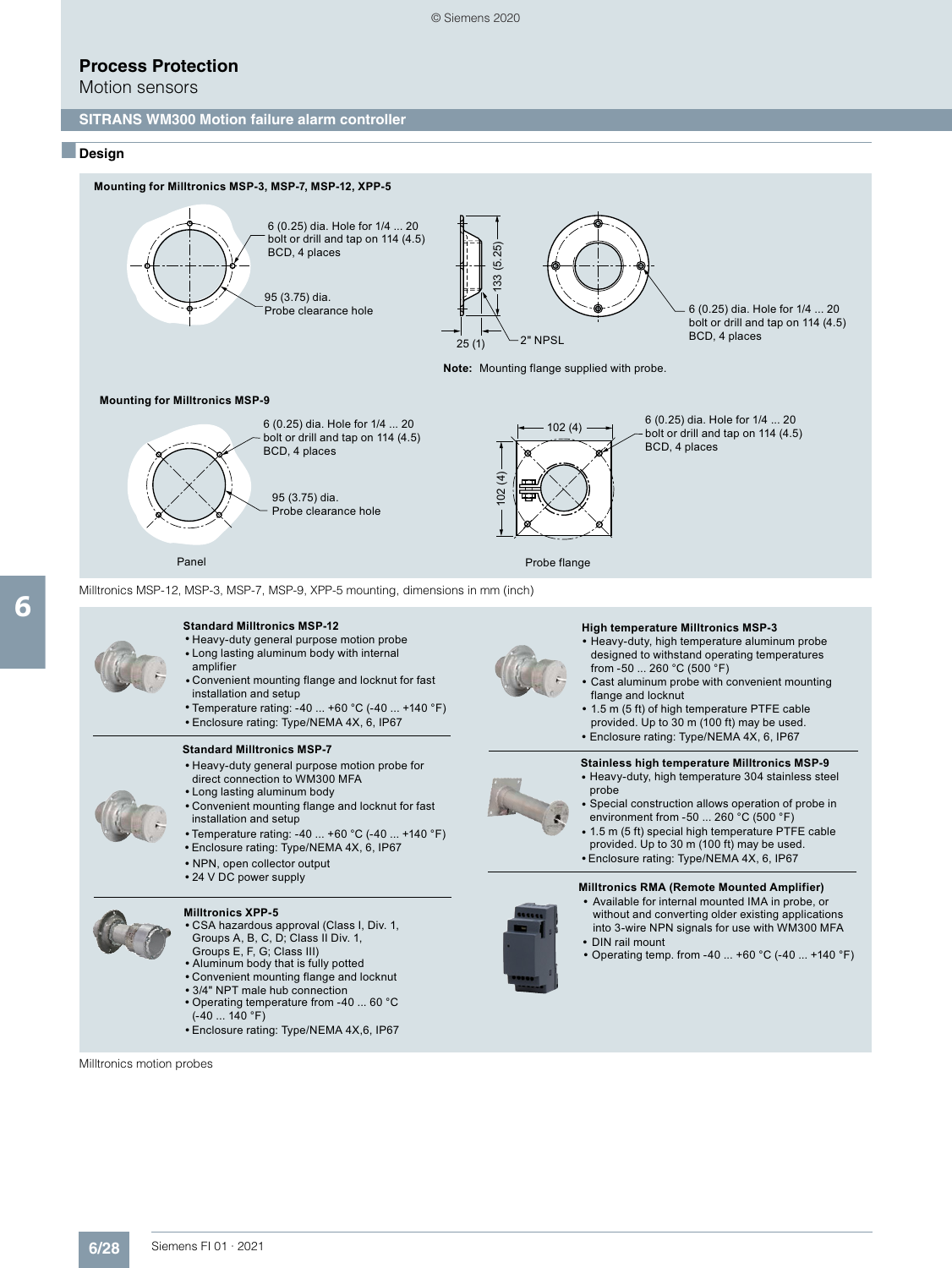Motion sensors

# **SITRANS WM300 Motion failure alarm controller**

| Mode of operation                 |                                                                                                                                                                                                                                                                                                                                                                                                                                                             |
|-----------------------------------|-------------------------------------------------------------------------------------------------------------------------------------------------------------------------------------------------------------------------------------------------------------------------------------------------------------------------------------------------------------------------------------------------------------------------------------------------------------|
| Measuring principle               | Motion monitor and alarm                                                                                                                                                                                                                                                                                                                                                                                                                                    |
| Typical application               | Monitoring loss of motion in tail pulley,<br>screw flights, bucket elevators                                                                                                                                                                                                                                                                                                                                                                                |
| <b>Features</b>                   | • Switch user configurable overspeed<br>and underspeed detection<br>· Adjustable start-up time delay:<br>$060$ seconds<br>• Visual indication of probe operation<br>and relay status<br>· Setpoint adjustment range:<br>- Standard model: 2  5 000 Hz<br>$(120300000$ ppm)<br>- Slow speed version:<br>2  400 seconds<br>$(300.15$ ppm)<br>· Adjustable start-up time delay:<br>$060$ seconds<br>• Visual indication of probe operation<br>and relay status |
| Output                            | 4 relays                                                                                                                                                                                                                                                                                                                                                                                                                                                    |
| Resistive rating                  | $\bullet$ 10 A at 24 V DC<br>$\bullet$ 10 A at 240 V AC                                                                                                                                                                                                                                                                                                                                                                                                     |
| Performance                       |                                                                                                                                                                                                                                                                                                                                                                                                                                                             |
| Repeatability                     | $+1%$                                                                                                                                                                                                                                                                                                                                                                                                                                                       |
| Dead band                         | $+0.25%$                                                                                                                                                                                                                                                                                                                                                                                                                                                    |
| MSP and XPP dynamic range         | 0  7 200 PPM                                                                                                                                                                                                                                                                                                                                                                                                                                                |
| Ambient temperature range         | $-20$ $+50$ °C ( $-5$ $+122$ °F)                                                                                                                                                                                                                                                                                                                                                                                                                            |
| Storage temperature               | $-20$ $+50$ °C ( $-5$ $+122$ °F)                                                                                                                                                                                                                                                                                                                                                                                                                            |
| Design                            |                                                                                                                                                                                                                                                                                                                                                                                                                                                             |
| Enclosure dimensions              | $71.5 \times 90 \times 60$ mm<br>$(2.8 \times 3.5 \times 2.4 \text{ inch})$                                                                                                                                                                                                                                                                                                                                                                                 |
| Enclosure material                | Polycarbonate                                                                                                                                                                                                                                                                                                                                                                                                                                               |
| Power                             | • 10.8  28.8 V DC, 25  165 mA<br>• Power supply:<br>100  240 V AC, 50/60 Hz,<br>0.70.35A<br>per LOGO! power module                                                                                                                                                                                                                                                                                                                                          |
| <b>Certificates and approvals</b> | CE, CSA/ULC/US, FM, EAC, RCM,<br><b>KCC</b>                                                                                                                                                                                                                                                                                                                                                                                                                 |

| Selection and ordering data                                                                                                                                                                 | Article No.      |
|---------------------------------------------------------------------------------------------------------------------------------------------------------------------------------------------|------------------|
| <b>Motion Failure Alarm MFA, DSD, NCT</b>                                                                                                                                                   | 7MH7701-0AA00-0A |
| A highly sensitive dual setpoint motion sensor<br>system, used with up to 2 MSP or XPP probes.<br>Capable of hi/lo setpoint as well as differential<br>monitoring with 2 additional probes. |                  |
| <b>Remote Mounted Amplifier RMA</b>                                                                                                                                                         | 7MH7702-0B       |
| Remote mounted amplifier for 2 Milltronics<br>MSP-1, MSP-3, MSP-9, MSP-12 and XPP-5<br>motion sensing probes.                                                                               |                  |
| Analog output module NCT                                                                                                                                                                    | 6ED10551MM000BA2 |
| Additional module required for NCT applications<br>featuring 2, 4  20 mA outputs, used with<br>WM300.                                                                                       |                  |
| Power conversion module                                                                                                                                                                     | 6EP13311SH03     |
| Convert 100  240 V AC  24 V DC power, for<br>use with WM300                                                                                                                                 |                  |
| Remote display and configuration panel                                                                                                                                                      | 6ED10554MH080BA0 |
| Larger text display panel mount HMI for use with<br>enclosure mounted WM300 for easy user<br>access and monitoring.                                                                         |                  |
| <b>Operating Instructions</b>                                                                                                                                                               |                  |
| All literature is available to download for free, in<br>a range of languages, at http://www.sie-<br>mens.com/processinstrumentation/documenta-<br>tion                                      |                  |